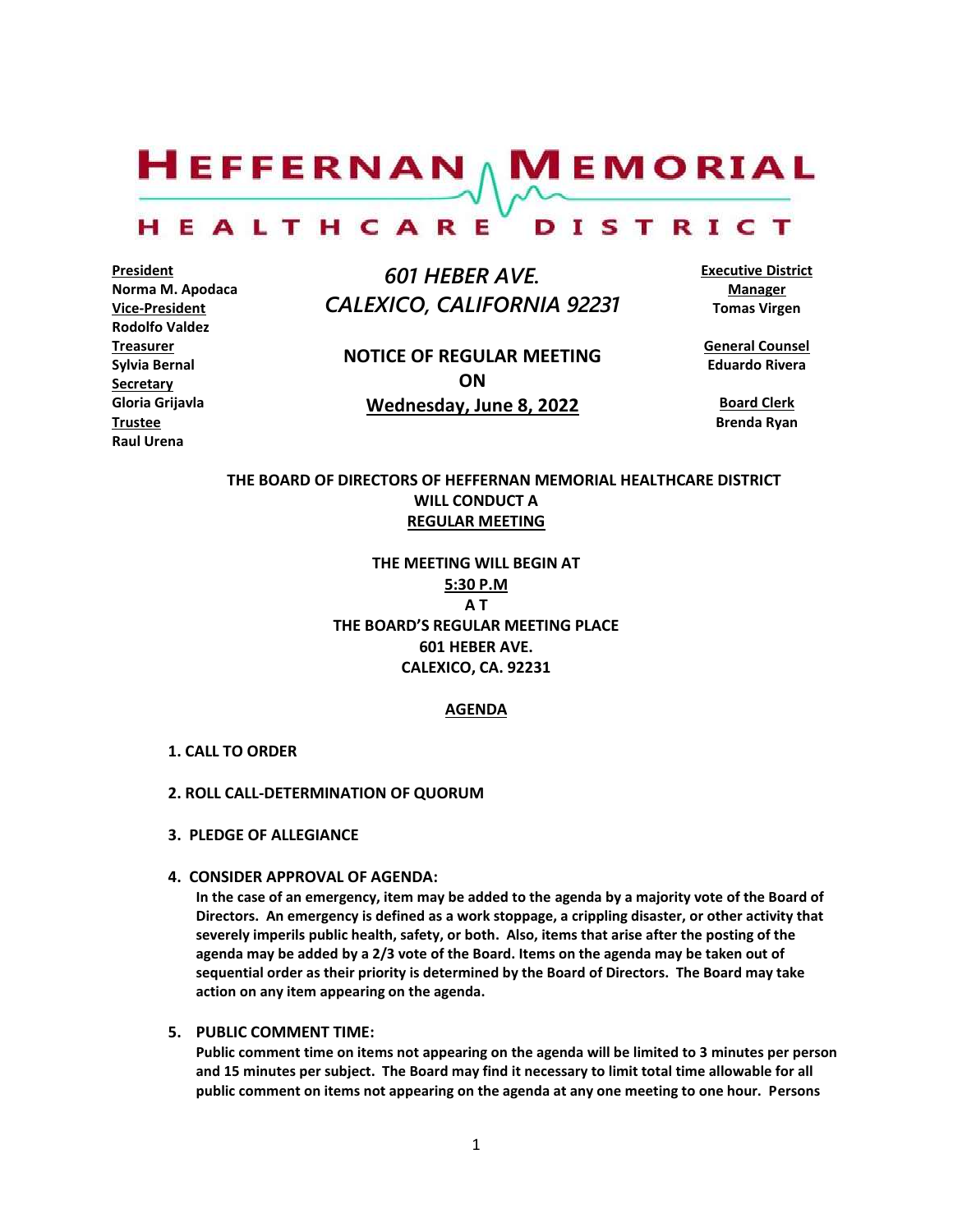**desiring longer public comment time and/or action on specific items shall contact the Secretary and request that the item be placed on the agenda for the next regular meeting.**

# **6. CONSENT CALENDAR:**

**Any member of the Board, staff or public may request that items for the Consent Calendar be removed for discussion. Items so removed shall be acted upon separately immediately following approval of items remaining on the Consent Calendar.**

- **a. Approve minutes for meetings of May 11, 2022.**
- **b. Approve Treasurer Report.**

# **7. REPORTS ON MEETING AND EVENTS ATTENDED BY DIRECTORS, AND AUTHORIZATION FOR DIRECTOR ATTENDANCE AT UPCOMING MEETINGS AND EVENTS/DIRECTORS COMMENTS:**

- **a. Brief reports by Directors on meetings and event attended. Schedule of upcoming Board meetings and events.**
- **8. REPORTS BY ALL HMHD COMMITTEES**
- **9. COMMENTS BY PROMOTION AND PUBLIC RELATIONS TONY PIMENTEL**
- **10. COMMENTS BY EXECUTIVE DISTRICT MANAGER TOMAS VIRGEN**
- **11. COMMENTS BY GENERAL COUNSEL EDUARDO RIVERA**

#### **12. DISCUSSION AND/OR ACTION ITEMS:**

- **a. Discussion and/or Action: Setting of date for a Board of Directors Workshop to review received Grant requests and Scholarship applications.**
- **b. Discussion and/or Action: Status Report on 400 Mary Modernization issuance of building permits by the City of Calexico Planning Department.**
- **c. Discussion: Consideration by the Board of Directors establishing criteria for participation by the District in events sponsored by local organizations/individuals (health related events and events impacting Heffernan Memorial's service area).**
- **d. Discussion and/or Action: Request by the City of Calexico and Calexico Unified School District for Heffernan Memorial funding for the 2022 Summer Pool Program.**
	- **1. Discussion of City of Calexico funding availability under the American Rescue Plan Act and Measure H funds.**
	- **2. Discussion of Calexico Unified School District funding availability on recent State of California and federal funding monies during the pandemic period.**
- **e. Discussion and/or Action: Inclusion of Heffernan Memorial Healthcare District and Heffernan's designee, Tomas Virgen, to the governing body of the Local Health Authority Commission of the Imperial County Local Health Commission.**
- **f. Discussion and/or Action: Consideration and approval of 2020-2021 fiscal audit of Heffernan Memorial Healthcare District.**

#### **13. ITEMS FOR FUTURE AGENDAS:**

**This item is placed on the agenda to enable the Board to identify and schedule future items for discussion at upcoming Board meetings and/or identify press release opportunities.**

**14. ADJOURNMENT:**